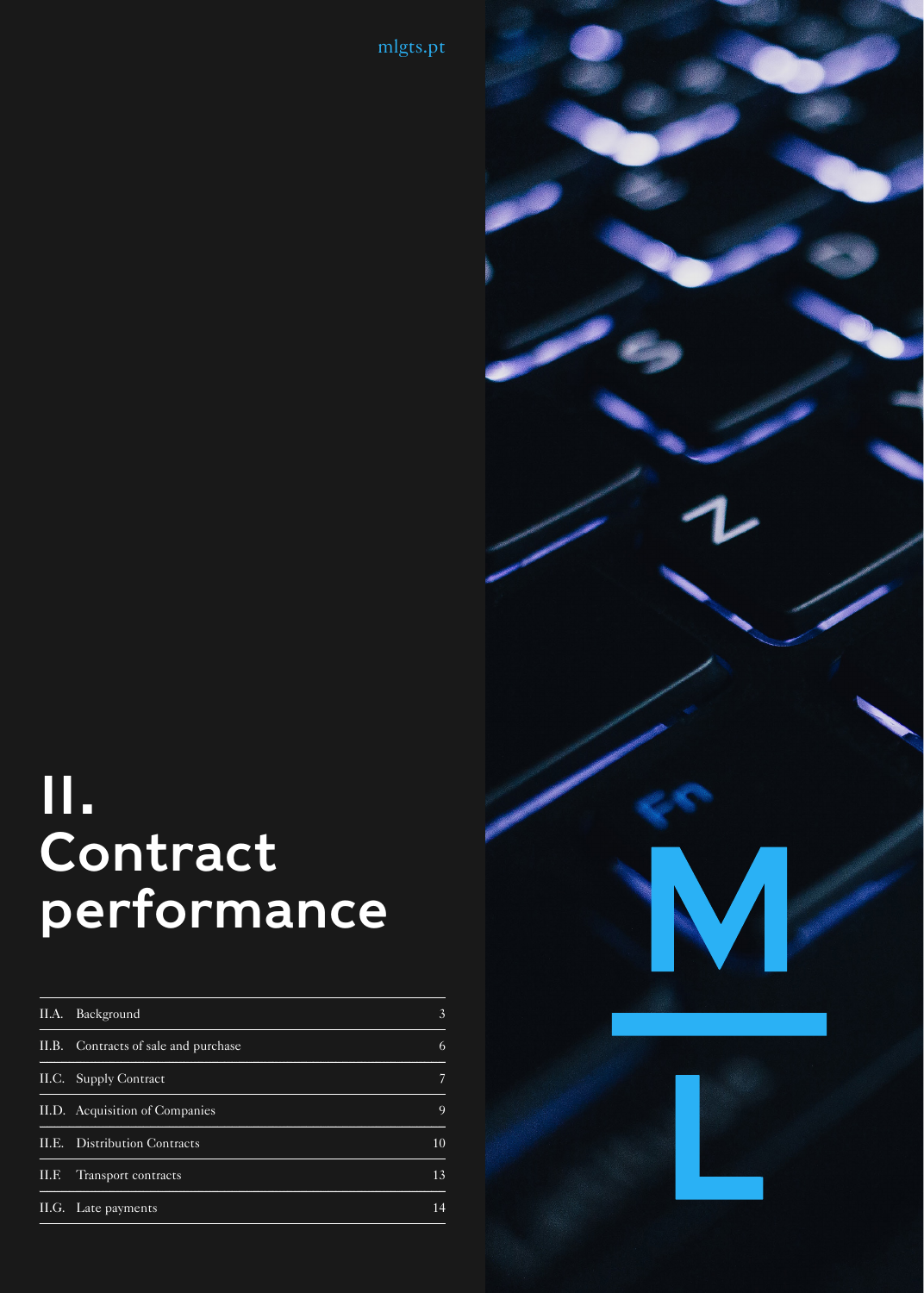#### Decree-Law 178/86

Decree-Law 178/86 of 3 July, which regulates the agency or commercial representation contract

#### Decree-Law 349/86

Decree-Law 349/86 of 17 October, which establishes rules about contracts for transport of passengers by sea

#### Decree-Law 352/86

Decree-Law 352/86 of 21 October, which sets forth provisions regarding the reformulation of maritime law

#### Decree-Law 251/98

Decree-Law 251/98 of 11 August, which regulates taxi licensing and market access

#### Decree-Law 239/2003

Decree-Law 239/2003 of 4 October, which establishes the legal regime for domestic road transport of goods

#### Decree-Law 58/2008

Decree-Law 58/2008 of 16 March, which establishes the legal regime applicable to contracts for rail transport of passengers and luggage, portable packages, pets, bicycles and other goods

#### Decree-Law 41-A/2010

Decree-Law 41-A/2010 of 29 April, which regulates land transport, both road and rail, of dangerous goods. It transposes Directive 2006/90/ EC, of the Commission, of 3 November, and Directive 2008/68/EC, of the European Parliament and of the Council, of 24 September into Portuguese law

#### Decree-Law 62/2013

Decree-Law 62/2013 of 10 May, regarding measures against payment delays in commercial transactions

#### Decree-Law 24/2014

Decree-Law 24/2014 of 14 February, which transposes Directive 2011/83/EU of European Parliament and of the Council, of 25 October 2011, on consumer rights

#### Law 45/2018

Law 45/2018 of 10 August, which establishes the legal regime for individual and paid passenger transport in unmarked vehicles through digital platforms

#### Decree 2-B/2020

Decree 2-B/2020, which regulates the extension of the state of emergency declared by Presidential Decree 14-A/2020 of 18 March

#### Decree-Law 10-J/2020

Decree-Law 10-J/2020 of 26 March, which sets forth exceptional measures to protect the credits of families, companies, private social solidarity institutions and other entities involved in the social economy, as well as a special regime of personal guarantees of the State, in the context of the COVID-19 disease pandemic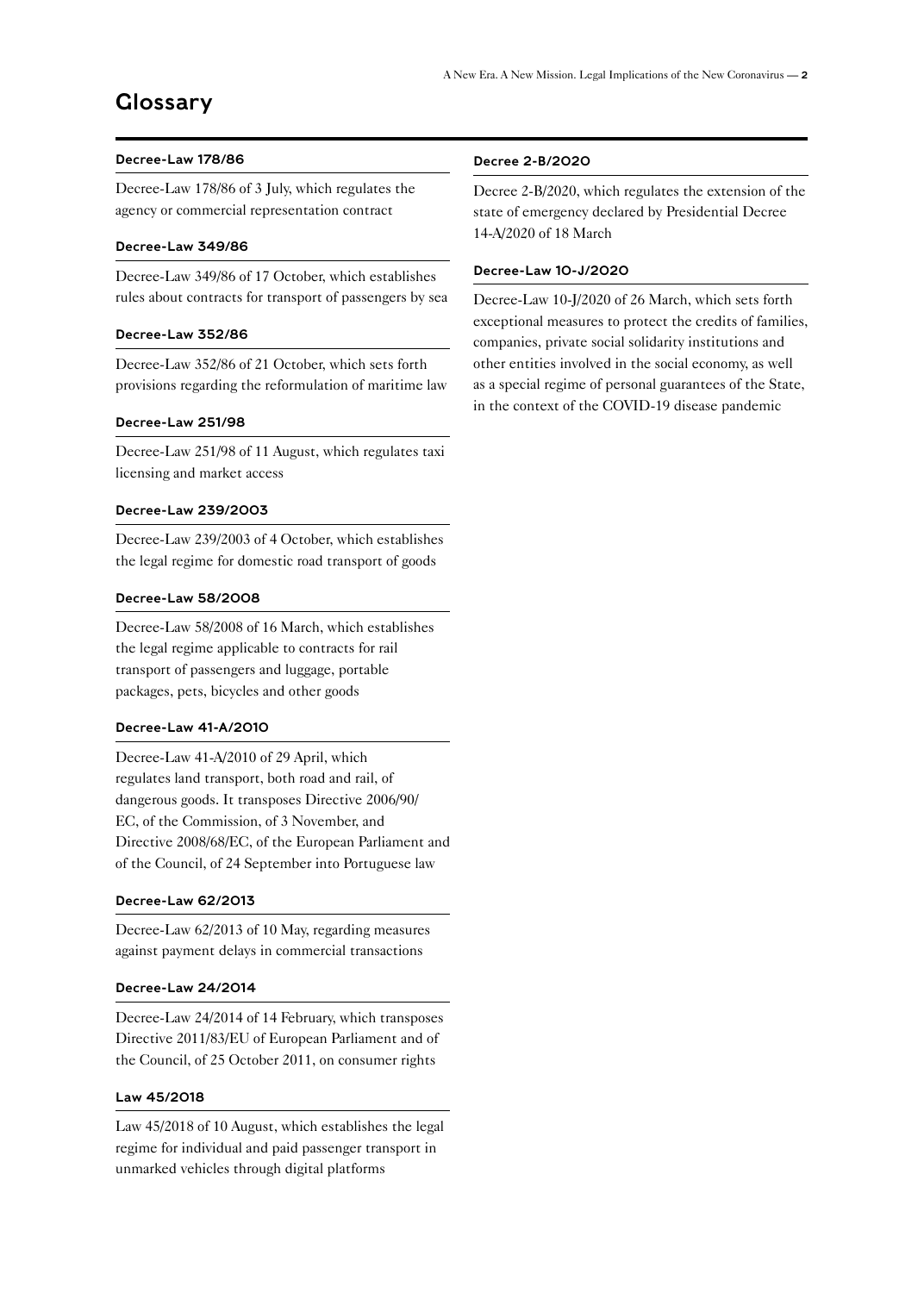## <span id="page-2-0"></span>II. **CONTRACT** PERFORMANCE

#### II.A.Background

1. One area for which the new coronavirus has raised challenges is the performance of commercial contracts. There are several problems that may arise and, although each one requires an analysis of the specific case and the respective legal consequences, we shall list some of the commonest:

- a) Late payment;
- b) Difficulties with or suspension of production of goods due to lack of supply or transport;
- c) Labour shortage;
- d) Decrease in income expected from the performance of the contract;
- e) Impossibility to deliver goods;
- f) Impossibility to access the place to deliver goods, provide services or fulfil other obligations;
- g) Closure of facilities by legal requirement;
- h) Closure of facilities by administrative requirement;
- i) Difficulty or impossibility to achieve the commercial objectives envisaged under the contract;
- j) Disappearance or reduction in customers;
- k) Uselessness of the contract;
- l) Frustration of the purpose of the contract;
- m) Disappearance or modification of circumstances implied or represented by the parties on formation of the contract;
- n) Impossibility of obtaining licences or permits;
- o) Anticipatory breach of contract;
- p) Insolvency of the other party, among others.

2. Companies are faced with several questions, of which we shall offer some examples.

- Are both performances suspended during the quarantine? For how long? What if the wait is fatal to one of the parties? What if one of the parties incurs additional costs due to the wait?
- What if the circumstances or purpose of the contract are frustrated? Is there impossibility or must the contract be changed? And, in this case, how so? Is there a duty to renegotiate?
- And, likewise, in which cases can the contract be terminated? Is a declaration sufficient? What if this termination lacks grounds?
- Who bears the risk of the greatest costs to overcome the difficulties caused by the pandemic? The client or the supplier? The contractor or the owner?
- What are the consequences if one of the parties purely and simply fails to perform? Can there be a duty to compensate, or is fault not required for this purpose?
- And does all this depend on the type of contract? Are the remedies different if the contract is extended for a time?
- If the contract concerned is a cooperation contract, is there a duty to reach a joint solution?
- What about after the quarantine and the end of the transitional exception regime? Can the economic impact of the pandemic affect contracts? In what way?

Various other questions can be raised: there are numerous pressure points in view of the legal regime applicable to contract performance.

3. If one of the circumstances described in point 1, or an analogous situation, occurs, the first step is to analyse and interpret the clauses of the contract in question. It is particularly important to examine the clauses relating to force majeure and hardship or material adverse change, but also those which govern both parties' obligations, default, material breach or termination of contract, as well as sole remedy clauses, among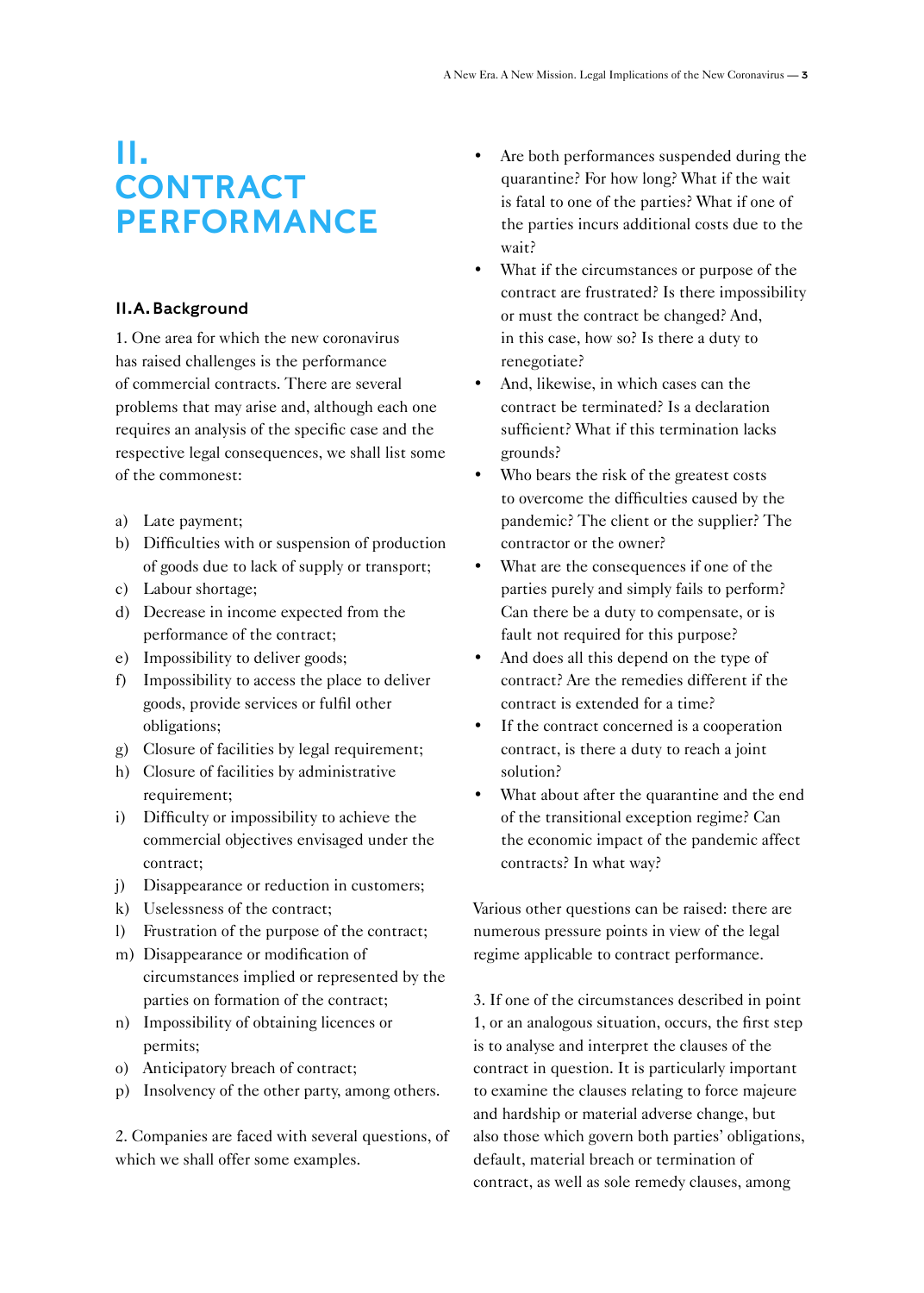others, without prejudice of the analysis of the contract as a whole.

4. Then decisions will have to be made: combine the contractual clauses with the applicable legal regime, if applicable, *or* apply only the contractual clauses *or* apply only the legal regime. The choice for one of these three options depends on the content of the contract and the subject-matter regulated: contracts are a field of private autonomy, but there are legal provisions that may have to be applied.

5. In what regards the legal regime, one may consider those norms within the scope of the recently approved crisis legislation (for example, the decision to close the business premises $(1)$ ) and/or already existing legislation, whether special (*e.g.*, commercial legislation) and/or general (Civil Code) in nature. In most cases, combining several aspects will be necessary.

6. The panoply of reactions, or defences, is extensive and comprises diverse possible combinations. There are cases which require the joint or successive application of several institutes: for example, a temporary impossibility becoming permanent due to unenforceability of performance or loss of interest, a culpable delay by one of the parties, followed by definitive impossibility due to overrunning the deadline or frustration of purpose, an increase in costs associated with creditor's delay.

There are also borderline cases that may raise doubts. For example, situations in which the claimed purpose of the contract can no longer be achieved. Are they cases of impossibility? Are they cases of change in circumstances? Who bears the risk?

Or, another example, situations where the debtor has more costs than they had forecast. Is there a

no-fault breach? Can other remedies be invoked? Which?

Or cases in which the performance is reduced because not all the services or activities are possible. Does this correspond to partial impossibility with a reduction in price, renegotiation or a new performance?

7. It will also be important not to classify everything that happens in the "post-Covid 19 world" as "force majeure", nor to consider that everything boils down to merely finding out whether it is possible to deliver the goods or to finish the work. Besides impossibility, the law offers various regimes which may be applicable: debtor's delay, creditor's delay, change in circumstances, culpable breach, no-fault breach, abuse of rights, the disproportion between the debtor's costs and the creditor's benefit, among others. Moreover, certain contracts offer special solutions.

8. Among the matters at hand, the regimes for impossibility of performance (articles 790 *et seq.* of the Civil Code) and change in circumstances (articles 437 *et seq.* of the Civil Code) certainly merit closer attention.

9. The change in circumstances regime allows various contracts (not all) to be modified or terminated, but its application depends on several cumulative requirements, with at least two of them, without prejudice to the others, being subject to particularly careful analysis. Firstly, the circumstance at issue cannot be explicitly or implicitly covered by the contract risk plan. Secondly, the circumstances at issue must, due to their magnitude, give rise to the application of good faith in its corrective function. The first requirement demands a careful interpretation of the contract and a detailed analysis of its context and negotiating basis. The second appeals in particular to considering the perspectives consolidated in case law in the courts over the last decades, in particular "the 2009-2014 crisis" case law.

<sup>(1)</sup> See the closure of establishments and facilities referred to in Annex I of Decree 2-B/2020, according to article 9 of this Decree.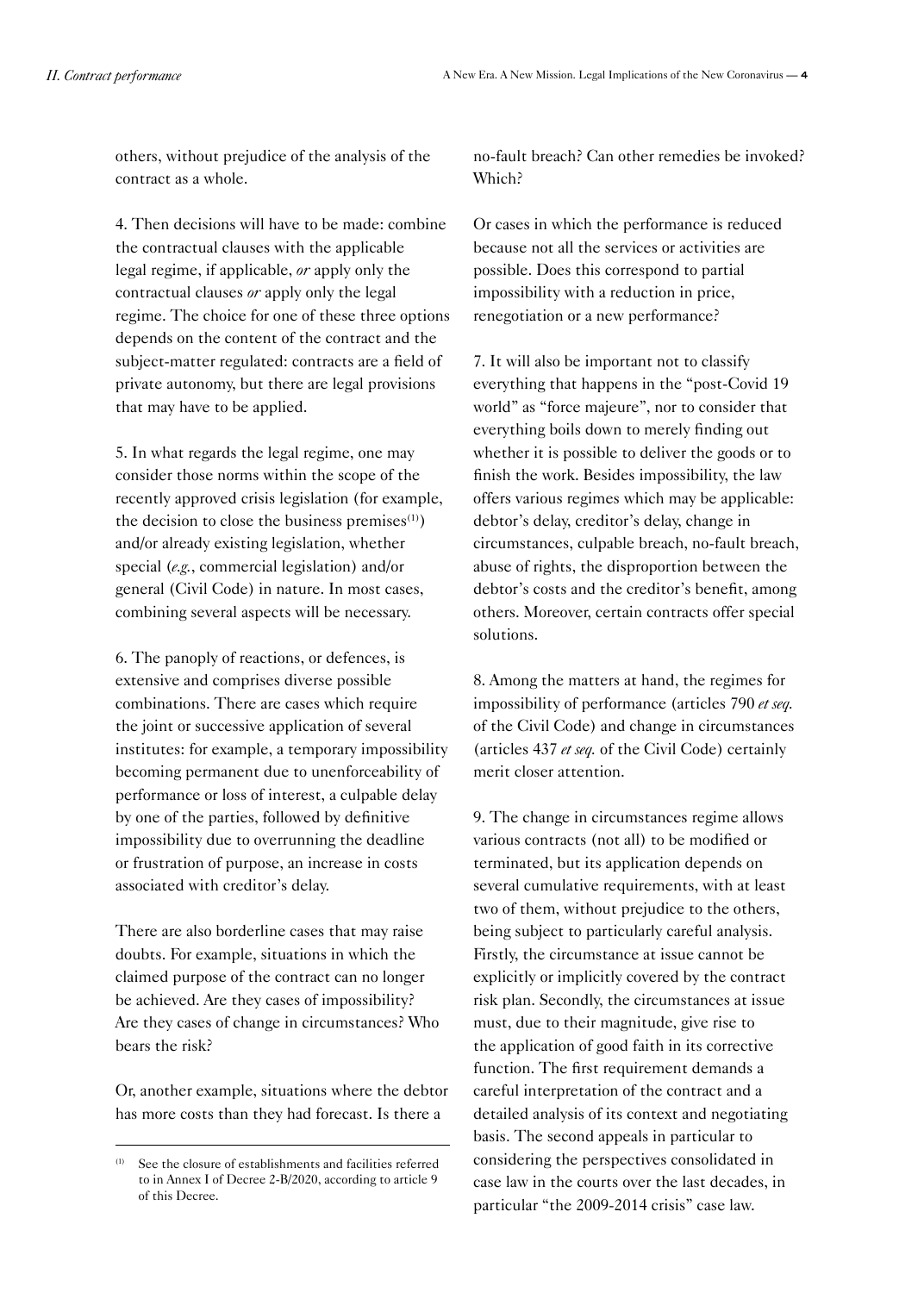10. If the parties have agreed a hardship or material adverse change clause, it will also have to be considered whether and to what extent such excludes the change in circumstances regime set forth in article 437 of the Civil Code. There are hardship clauses that provide for circumstances not contained in article 437 and others that cover circumstances analogous to the law but in different terms. All of this must be considered.

11. There may be defects which prevent recourse to change in circumstances, especially but not only default by the party that intends to argue it.

12. If it is a case of change in circumstances, the consequences must be properly considered. The law provides for termination and modification, and both operate extrajudicially; however, an improper termination may lead to rather negative outcomes and it must be applied cautiously. For its part, modification requires that the possibility of prior renegotiation between the parties be considered, although not all contracts include, in conjunction with good faith, a duty to renegotiate.

13. Regarding supervening impossibility of performance, the regime in the Civil Code is extensive and is divided into various categories (articles 790 *et seq.* of the Civil Code), which cannot be examined in detail in this Note. We shall only highlight a few aspects.

An important classification is the distinction between temporary and definitive impossibility. Diverse cases already recorded in the course of the pandemic can be classified as temporary impossibilities, many of which are not imputable to either party (article 792 of the Civil Code). The truth is that if the contractual deadline is of the essence, this may immediately correspond to a definitive impossibility (articles 790 and 795 of the Civil Code).

14. It should be noted, however, that impossibility of performance, whether temporary or permanent, according to the dominant views, is absolute and, according to this position, only applies to an impediment which cannot be overcome, even with additional effort and expense. As such, in other cases, there may be default or breach, with or without fault, but not necessarily impossibility.

15. With particular relevance to permanent impossibility, it may be admitted in certain cases that the impossibility occurs not only when the action of performance cannot be carried out but also when the intended result of the performance cannot be achieved. These, however, are complex situations that depend on a rigorous analysis of the specific case.

16. The impossibility may also be total or partial (articles  $793(1)$  and  $802(1)$  of the Civil Code), which leads to distinct consequences regarding the payment of the price, rents, etc.

17. Impossibility relating to the debtor itself (subjective impossibility) may, for certain types of performance, determine the debtor to be replaced by a third party in the performance of the obligation. As such, impossibility regarding only the debtor itself may not be sufficient for the performance being deemed impossible (articles 767 (1) and (2), 768 (1) and 791 of the Civil Code).

18. The consequences of impossibility also depend on it being imputable to one of the parties, to both or to neither (article 795 of the Civil Code). The law's criteria for allocation are varied and the spheres of allocation of risk in a contract may not be the same for each of the parties. Special rules on risk allocation are set forth for certain contracts, as in article 1040 of the Civil Code with regard to lease and rental.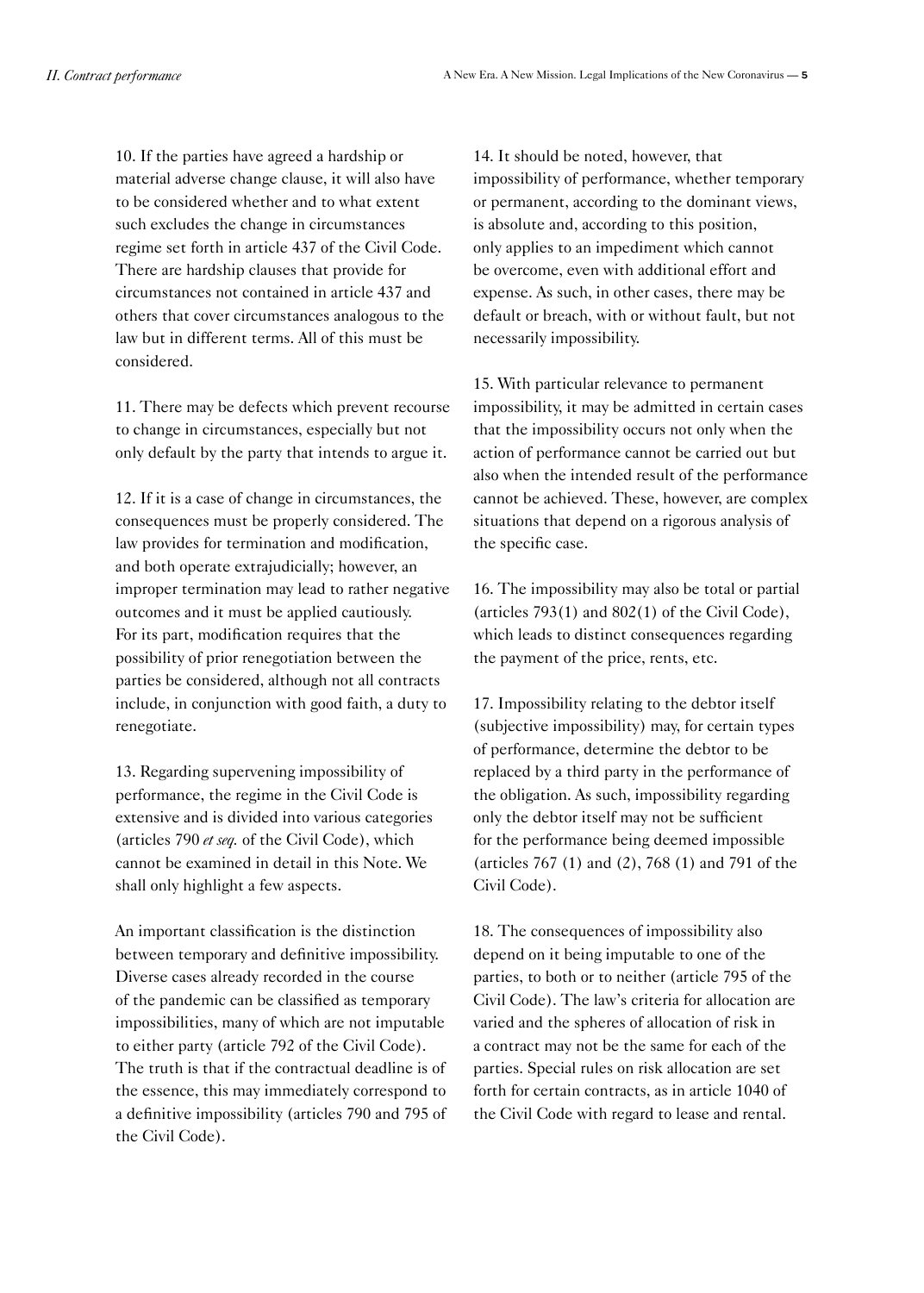### <span id="page-5-0"></span>II.B. Contracts of sale and purchase

1. The sale and purchase corresponds to one of the most relevant and core acts of commerce. Indeed, the acquisition of goods and services by economic agents, whether companies or consumers, for the purposes of resale, use in productive processes, processing or nonprofessional use, constitutes a fundamental element for the normal exercise of commerce, economic and financial activities.

In situations of crisis or economic recession, the purchase of goods and services is expected to undergo disturbances, affecting the regular functioning of the economy. These disturbances may affect both the seller, in particular through the interruption or suspension of productive processes, scarcity of resources, difficulties in making the products available or delivering them to the purchasers, and the buyer, in particular regarding prompt payment of the agreed price in exchange for the goods and services purchased, among other circumstances.

2. The contract of sale and purchase also constitutes the basic structure supporting a series of different transactions with diverse configurations and various types, applying a range of different regimes that are established for each type of contract. Among the variations that the sale and purchase may assume, those which deal with the parties that enter into the contract (*e.g.*, between consumers and businesses or business to business), the goods acquired (*e.g.*, generic or specific goods, perishable or longlasting; furniture and real property), or the terms of sale (*e.g.*, sale of future goods, by sample, by account, weight and measurement; distance sales and doorstep sales)<sup>(2)</sup> stand out. Moreover, this transaction may be considered within the scope of other, more complex contractual frameworks, such as a long-term supply contract.

Consequently, it is not possible to present a framework of solutions indistinctly applicable to all contracts. The differentiation between instant or episodic sales and extended sales or supplies, on the one hand, and between immediate sales and deferred sales, on the other hand, can be especially important. It is also necessary to check whether a promissory agreement was executed.

3. In any case, given the scenario of a pandemic crisis caused by the new coronavirus, we shall list some of the general disturbances, without prejudice to the specific analysis of each case. For example, the obligation to deliver the goods or product acquired by the buyer may be particularly affected by the circumstances described. Among the issues that may arise for the obligation in question, suspension of the production of goods, difficulties of access to places of delivery, disruption of the distribution channels and increase in the delivery costs must be considered. The seller may also refuse to deliver the acquired good due to the buyer's failure to pay the price. In this framework, the following approaches, among others, should be considered:

- Consider the employment of the mechanisms contractually agreed by the parties, in isolation or in combination with legal remedies;
- The relevant legal regime may be impossibility of performance, modification or termination of the contract due to a change in circumstances or breach, but this trilogy does not exhaust all possibilities;
- Indeed, if the good sold is defective, especially if it lacks the qualities represented by the seller, the buyer may consider exercising his right to a reduction in price;
- If the delivery is impossible because the other party cannot receive it, there may be creditor's delay;
- In the event of failure to perform the obligation to pay the price or to deliver the

<sup>(2)</sup> See also the modality for contracts entered into at a distance and outside commercial establishments, regulated by Decree-Law 24/2014 of 14 February.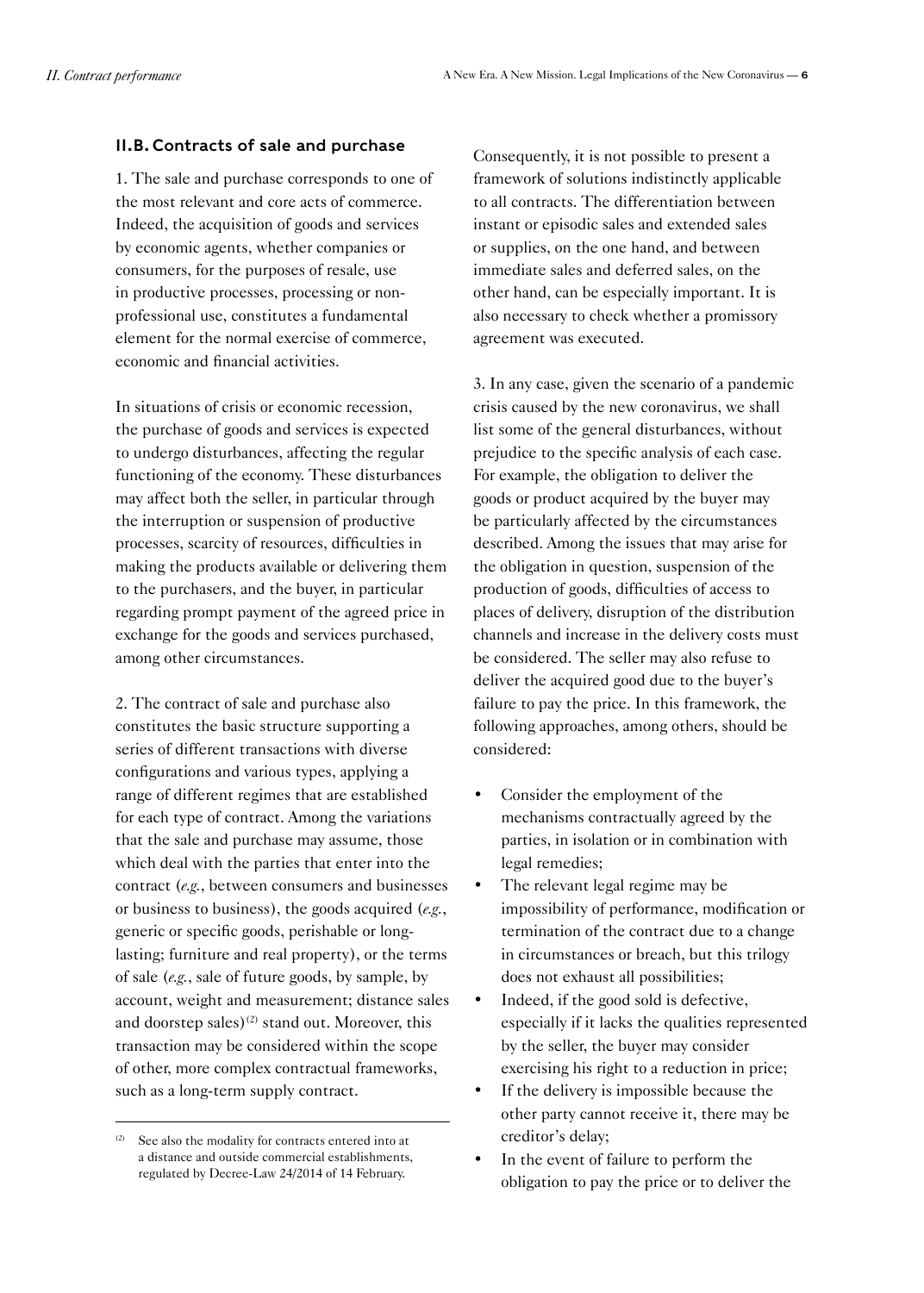<span id="page-6-0"></span>acquired goods, it is possible to consider refusing to deliver the acquired goods or products or to pay the price (excuse by virtue of non-performance);

• For commercial sales, it may be possible to deposit the goods or resell them.

4. It is important to know the type of obligation at issue: was it the sale of cubic metres of natural gas? Or was it the sale of a certain property at Avenida da Liberdade? In the first case, in certain situations, where supply chains are disrupted, the seller may have to bear the costs of a new source of distribution. The same applies to analogous cases.

5. The payment of the price by the buyer will be also be treated separately, by reference to the legal regime of compliance with monetary obligations in commercial transactions.

### II.C.Supply Contract

The Supply Contract heading covers several contracts under which, in general terms, one of the parties undertakes to transfer or deliver a particular non-monetary good (*e.g.*, goods, products, gas, electricity). These contracts are especially relevant in the distribution of wholesale and retail goods, or in production chains, where the productive process of a company depends on the delivery of raw materials by a supplier.

For this purpose, the supply agreed by the parties may take on diverse structures and configurations, of which we highlight the following:

- The supplier provides its product continuously, either for a determined period or otherwise;
- The supplier will deliver certain products and quantities, with a certain frequency, over the period of time;

The parties forecast the future execution of contracts between them, such as contracts of sale and purchase and provision of services agreements, and may lay down a period for this purpose and provide for the regulation of such future contracts.

The law does not establish a general regime applicable to supply contracts. Nevertheless, one can find legislation specifically applicable to certain types of supply, such as the supply of natural gas, water or electricity. Given the lack of express regulation, it may be necessary to consider applying the legal regime established for sale and purchase contracts and the considerations that we have listed in this regard, without prejudice to what will be said below.

The Covid-19 pandemic may cause various disturbances to supply chains with supply contracts as their contractual basis. Indeed, it is expected that the restrictions on the circulation of goods and services will become an obstacle to performance of these contracts, causing delays or suspensions in supplies. Moreover, the interruption of supplies may cause non-performance in the chains of other contracts, taking into account the effects caused to companies whose productive process and subsequent distribution of products depends on the prior delivery of raw materials by suppliers.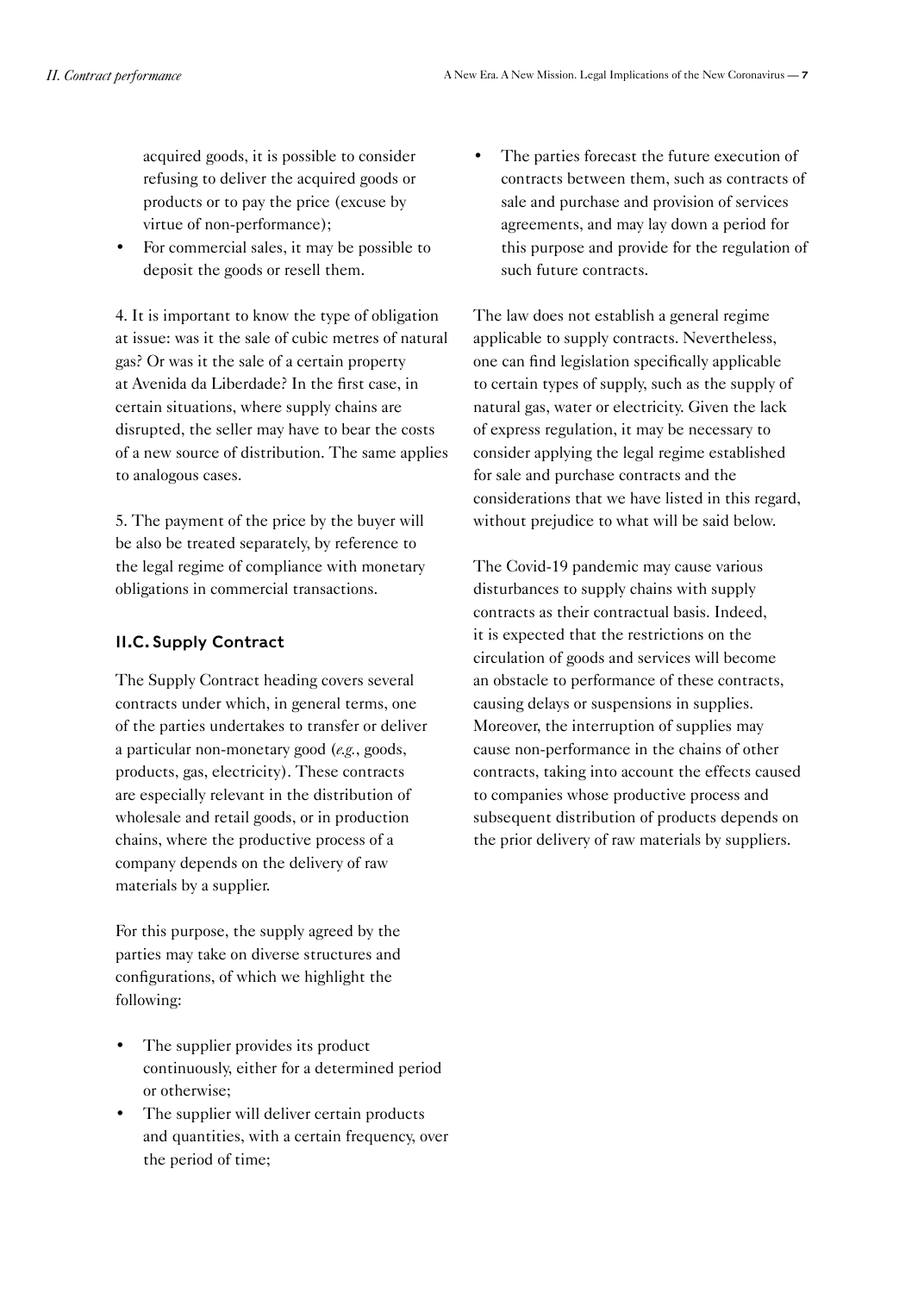| <b>Topic</b>                                              | <b>Risks</b>                                                                                                                                                               | <b>Background / Recommendations</b>                                                                                                                                                                                                                                                                                                                                                                   |
|-----------------------------------------------------------|----------------------------------------------------------------------------------------------------------------------------------------------------------------------------|-------------------------------------------------------------------------------------------------------------------------------------------------------------------------------------------------------------------------------------------------------------------------------------------------------------------------------------------------------------------------------------------------------|
| Delays in product delivery by the<br>supplier             | • The supplier may be obliged to pay<br>a penalty for the delay in supplying<br>and may fear being subject to the<br>consequences of default.                              | • It must be confirmed whether<br>adjustment, rebalancing or<br>renegotiation mechanisms were set<br>out and how they may be applied;                                                                                                                                                                                                                                                                 |
|                                                           |                                                                                                                                                                            | • The possibility of the supplier<br>obtaining the products to be<br>delivered from a third party should<br>be considered:                                                                                                                                                                                                                                                                            |
|                                                           |                                                                                                                                                                            | • If the performance cannot be<br>fulfilled by a third party, it will be<br>necessary to assess whether it is<br>a case of temporary impossibility,<br>not imputable to the parties, which<br>suspends the duty to deliver;                                                                                                                                                                           |
|                                                           |                                                                                                                                                                            | • If there is no impossibility, the<br>acquirer of the products may<br>consider not paying for the products<br>(exemption of non-performance).                                                                                                                                                                                                                                                        |
| Interruption of supplies                                  | • The supply of products by the<br>supplier is interrupted.                                                                                                                | • If the interruption is definitive, $(i)$<br>it may be a case of impossibility, and<br>as such it is necessary to determine<br>who bears the risks or $(ii)$ otherwise,<br>the parties should examine the rules<br>established for the termination of<br>the contract (if it is a long-term<br>contract, maintaining it might not<br>be enforceable, depending on the<br>circumstances of the case). |
| Interruption of orders placed by the<br>buyer of products | • The supplied entity stops ordering<br>from the supplier;<br>• The supplier is unable to dispose<br>of the products that it planned to<br>deliver to the supplied entity. | • The contract may provide for orders<br>to be made by reference to periods<br>or to quantities, for which reason<br>it is necessary to assess the extent<br>to which the supplied entity is<br>required to place orders during this<br>period;                                                                                                                                                       |
|                                                           |                                                                                                                                                                            | • It must be confirmed whether<br>adjustment, rebalancing or<br>renegotiation mechanisms were set<br>out and how they may be applied;                                                                                                                                                                                                                                                                 |
|                                                           |                                                                                                                                                                            | • If the interruption is permanent,<br>the parties should examine the<br>rules established for termination<br>of contract, unless it is a case of<br>frustration of the purpose of the<br>contract.                                                                                                                                                                                                   |
| Breach of the obligation to pay for<br>supplies           | See Chapter II.G. below.                                                                                                                                                   |                                                                                                                                                                                                                                                                                                                                                                                                       |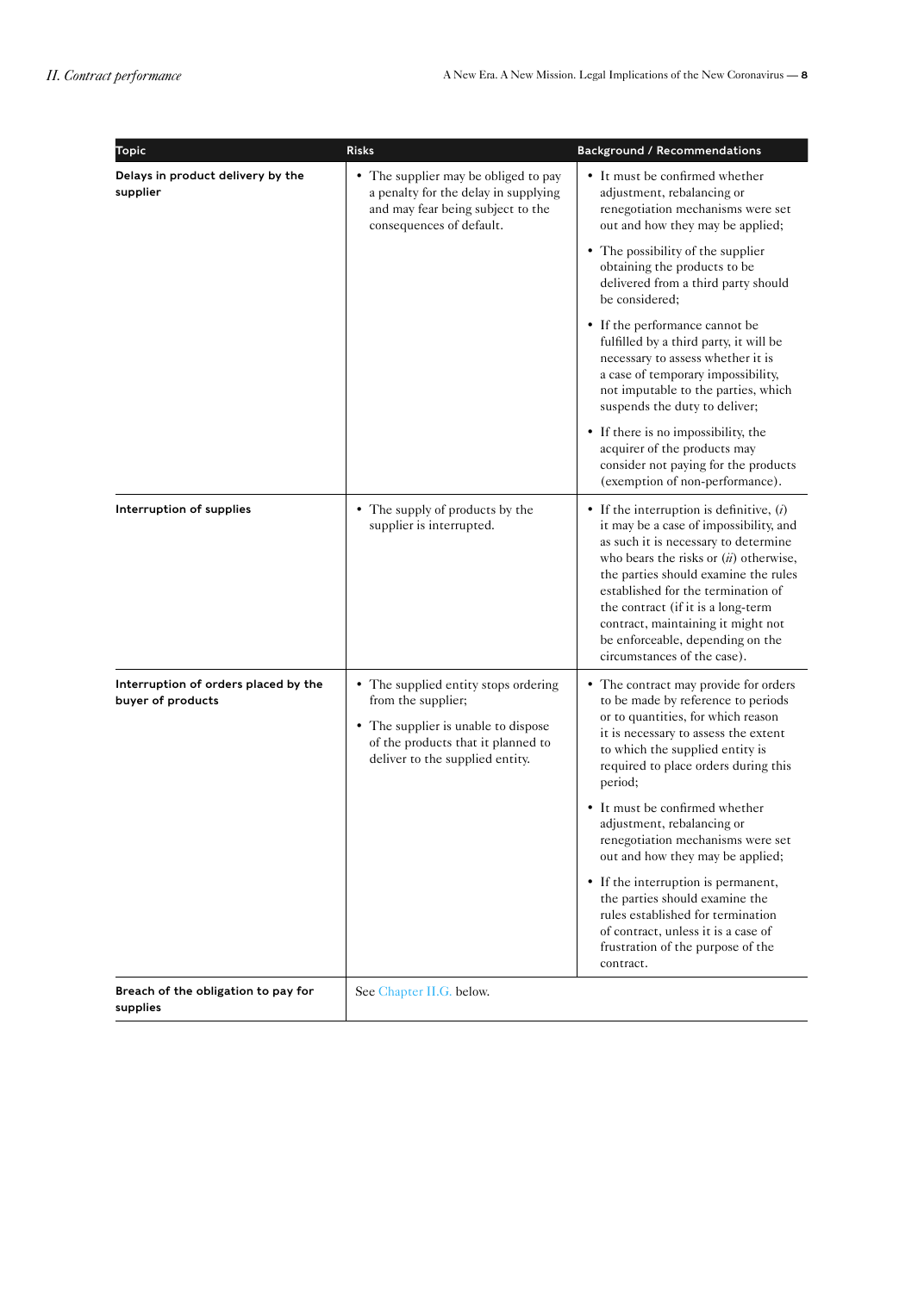#### <span id="page-8-0"></span>II.D.Acquisition of Companies

1. The negotiation procedures leading to the acquisition of companies may present a more or less complex, phased and successive structure involving the performance of a series of acts prior to the conclusion of the transfer of the company, subject to a dense and complex contractual regulation. Without intending to be exhaustive, the acquisition process can be grouped into three phases (*i*) a preparatory phase involving the execution of preliminary agreements or formal declarations between the parties, announcing the intention to start negotiations, namely through a memorandum of understanding or letters of intent, confidentiality agreements, among others; (*ii*) the execution of the company's transfer agreement (business purchase agreement or share purchase agreement), sometimes setting out and regulating the obligations of the parties in great detail (*e.g.*, payment of the price, duties of information, non-compete obligation, confidentiality), accompanied by representations and warranties clauses; (*iii*) a closing phase, when the price is paid and the necessary acts for the transfer of the company are carried out (*e.g.*, public deeds, company registration acts, notifications of the transfer, consignment in the company books). Between each of these phases a long or short period of time may exist, particularly due to the complexity of the negotiations, collection, analysis and processing of information and in order to ensure the necessary conditions to conclude the transaction (*e.g.*, authorisation from regulators).

2. The effects caused by the pandemic on companies and on the economy may disrupt negotiation procedures underway for the acquisition of companies, or be reflected in an already completed acquisition process, clashing with the expectations of the buyers regarding the company's value, liquidity, turnover or operational capacity. In fact, despite the due diligence procedures in the several important areas for analysing the company's activity, namely legal, technical and financial, that accompany

complex negotiation procedures for the acquisition of companies, it is not always possible to foresee or prevent all the risks which occurring end up making a significant impact on the company's value. In this way, one should analyse whether a change to the company's purpose or reality is covered by the contract, without prejudice of recurring to the general mechanisms of impossibility of performance of obligations or termination or modification of contract due to a change in circumstances, among others.

3. In this framework, and aside breaches of "representations and warranties", we would like to draw attention to certain clauses, without prejudice to the analysis of the contract as a whole:

- Conditions precedent: are conditions for completing the transaction which, if not met, may lead to the non-execution of the definitive transfer.
- Material adverse change clauses: correspond to mechanisms to share risk between the parties, taking into account the potential changes relating to the acquired company or the circumstances of the deal which may take place between signing and closing, allowing, in particular, an adjustment of the price or termination of the contract. Among the changes typically established in these clauses, we highlight changes that affect (*i*) the target company; (*ii*) the markets in which the target company and the buyer operate; and (*iii*) the market and financial conditions necessary to proceed with the company's operation.

These clauses may take on distinct configurations, notably through a more or less generic prediction of a material adverse effect or a specific prediction, indicating the elements which constitute a material adverse effect (inclusions) and those which should not be considered as such (carve-outs). The difficulty in interpreting these clauses arises from the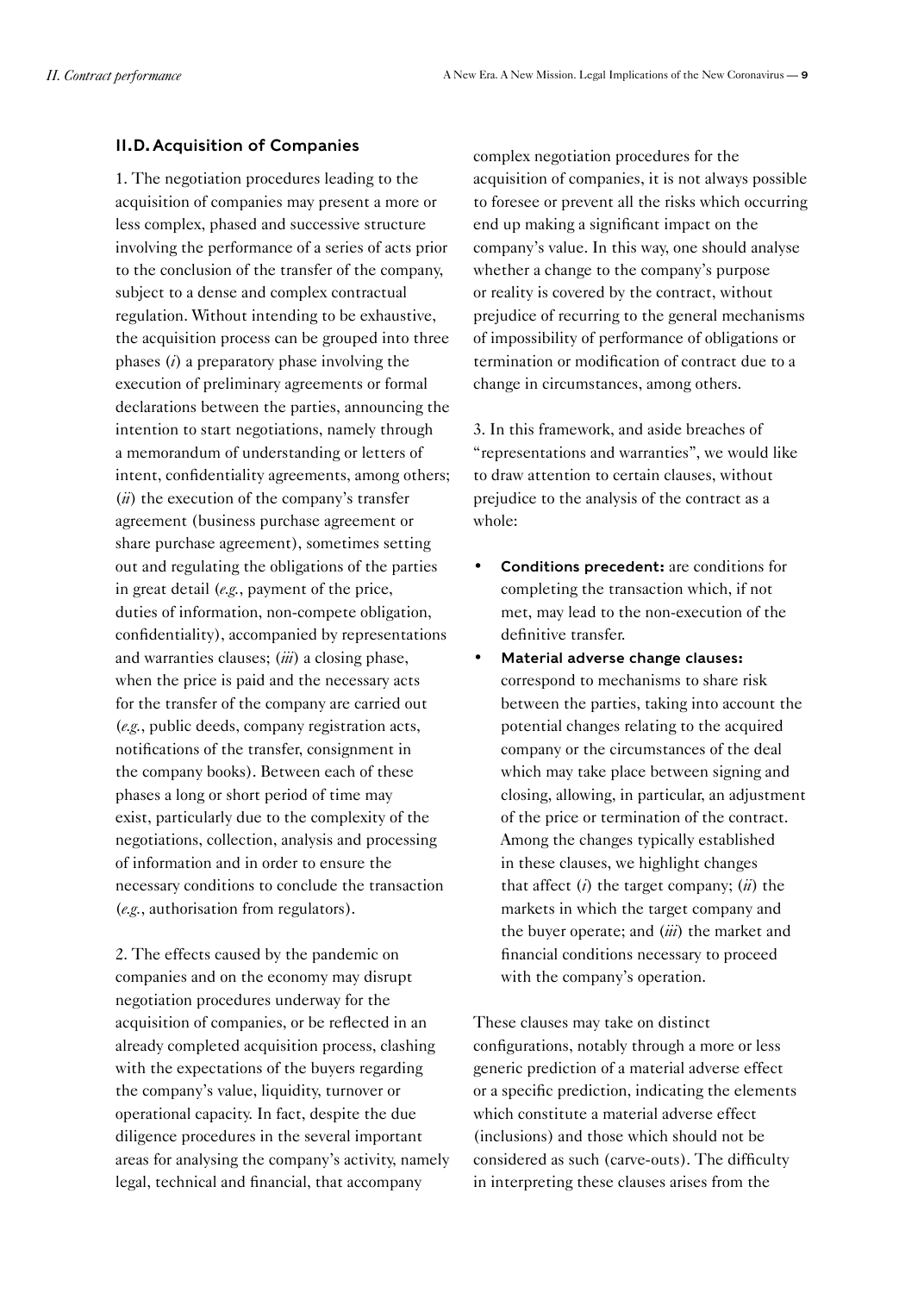<span id="page-9-0"></span>specific nature of an event deemed material for this purpose. In this framework, the parties are dependent on the interpretation of the contract and the distribution of risks between them, in particular, if the level of materiality required in said clauses is set at the impossibility of maintaining the transaction or at a less demanding level, albeit damaging to one of the parties, considering the initial circumstances underlying the decision to enter into the transaction. An important aspect to consider in the specific case is finding out whether the general regime of change in circumstances can be applied to unforeseen situations.

**Price:** the acquisition price for a company is typically determined (*i*) by reference to a fixed figure, taking into account the results obtained by virtue of company valuation methods; or (*ii*) indirectly, subject to future implementation. In the latter case, this price may be determined but be subject to adjustment, especially through stabilisation clauses or price adjustment clauses, which allow correction factors to be introduced to the initially determined price or the adjustment or reduction of the price. We should also highlight the forecast of a price subject to both a fixed and contingent value, being the final value subject to a condition subsequent such as, for example, the profits made by the company (earn-out clauses).

However, the parties may have agreed a fixed price (locked box) as consideration for the acquisition of the company. In this context, after closing, the buyer may have to assume the business risk including its subsequent devaluation, if no other contractual mechanisms have been established or if recourse to the modification or termination of the contract due to a change in circumstances is not applicable to the case.

#### II.E. Distribution Contracts

The effects caused on the productive capacity of companies and the restrictions imposed on the circulation of goods and services may become an obstacle to the timely performance of distribution contracts. Furthermore, there are difficulties in disposing of the products.

Commercial distribution is typically based on two circuits: (*i*) direct commercial distribution: where the producer uses its own resources to distribute; and (*ii*) indirect commercial distribution: carried out by persons or companies other than the producer.

Of particular importance for these contracts are (*i*) the closure of establishments and facilities referred to in Annex I of [Decree 2-B/2020](https://dre.pt/home/-/dre/131068124/details/maximized), according to article 9 of this Decree; (*ii*) the suspension of retail activities, except those that offer basic necessities or other goods that are considered essential under current circumstances, which are listed in Annex II of Decree 2-B/2020, under article 10 of that Decree; and (*iii*) the suspension of services provided in establishments open to the public, except those that provide frontline services or other services considered essential under current circumstances, which are listed in Annex II of Decree 2-B/2020, according to article 11 of said Decree.

In this framework, the effects of the pandemic on the performance of indirect distribution contracts should be examined, particularly with regard to agency contracts, franchise contracts and commercial concession contracts. It should be noted that of the three types identified, the only contract expressly regulated by law is the agency contract, through [Decree-Law 178/86.](https://dre.pt/web/guest/pesquisa/-/search/228268/details/normal?q=Decreto-Lei+n.%C2%BA%20178%2F86)

Under article 11 of the abovementioned diploma, "the agent who finds it temporarily impossible to comply with the contract, fully or in part, must immediately notify the other party". In this way, faced with an impossibility to fulfil its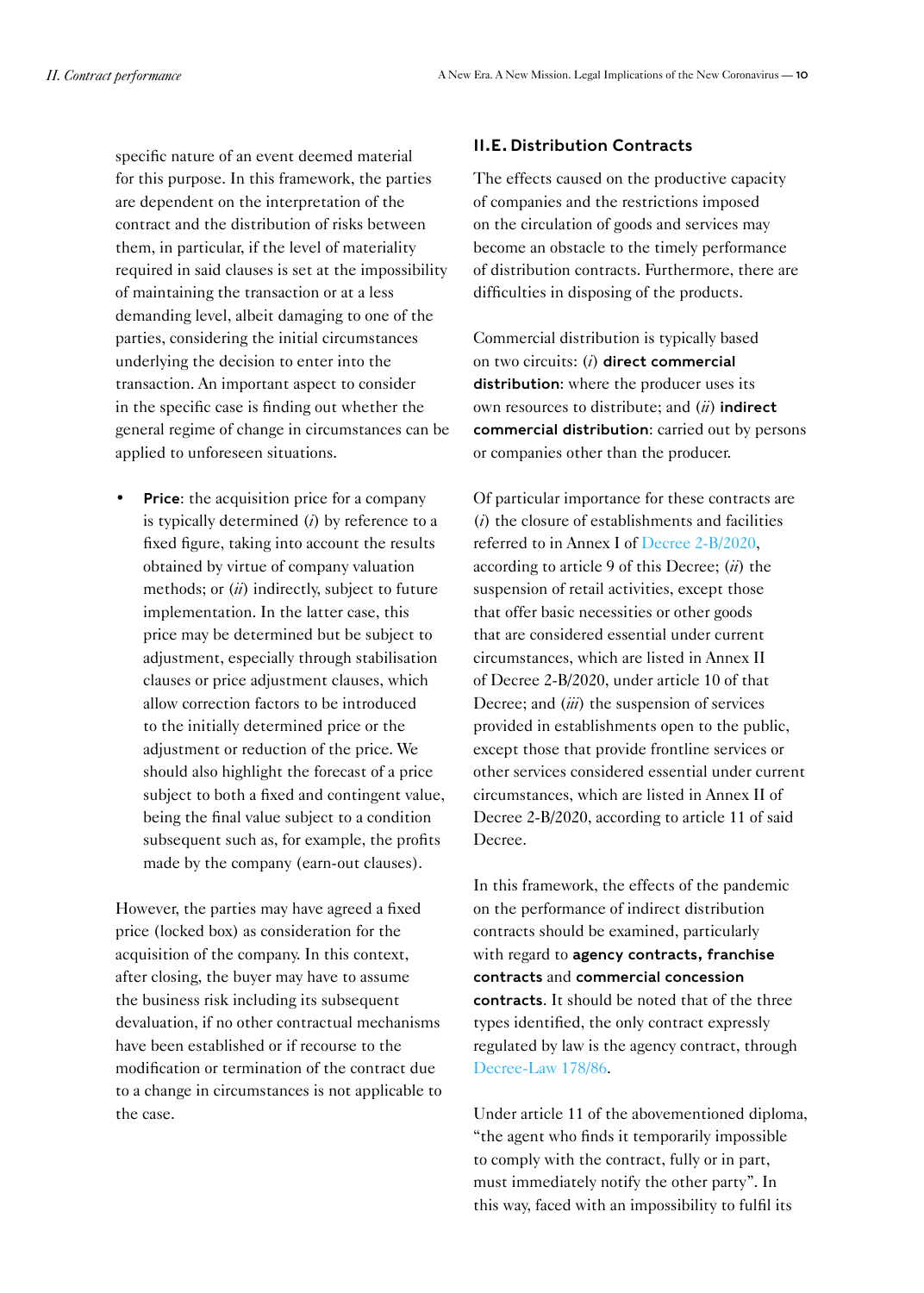obligations, the agent must comply with the duty to inform the other party of this circumstance. Moreover, article 14 states that, "the agent is entitled to be immediately informed if the other party is only able to conclude a much lower number of contracts than was agreed or was foreseeable, according to the circumstances". Consequently, if the principal cannot conclude the planned contracts, it must inform the agent. Therefore, we are faced with information obligations established by law with which the parties must comply and which acquire special importance given the disturbances expected to be caused by the pandemic.

The regulation of the remaining distribution contracts will have to be found in the agreement between the parties or, as far as possible and whenever justified, by analogy with the provisions of the Decree-Law referred to above. Under the current circumstances, the analysis of the legal and contractual mechanisms that apply to the questions now raised will end up being especially focused on the agreement between the parties regarding the temporary or permanent impossibility of fulfilling the obligations set forth in the contract, particularly by virtue of the force majeure clause.

That said, below are some of the most pressing problems that the current pandemic situation may cause in the context of fulfilling the obligations of these contracts. Some of the topics identified cut across all distribution contracts, while others will only be relevant to some of these contracts. It will all depend on the agreement between of the parties regarding the structure of their commercial relationship.

In the absence of a contractual provision, one should turn to the general mechanisms, in particular, the impossibility of performing or modifying or terminating the contract due to a change in circumstances, without prejudice to the parties deciding to renegotiate their contracts and without forgetting that some cases correspond to breach pure and simple, sometimes with fault.

| Topic                                                                                                       | <b>Risks</b>                                                                                                                                                                                                                                                                                                                                     | <b>Background / Recommendations</b>                                                                                                                                                                                                   |
|-------------------------------------------------------------------------------------------------------------|--------------------------------------------------------------------------------------------------------------------------------------------------------------------------------------------------------------------------------------------------------------------------------------------------------------------------------------------------|---------------------------------------------------------------------------------------------------------------------------------------------------------------------------------------------------------------------------------------|
| Promotion and customer attraction<br>(e.g., attending fairs, market research,<br>advertising and publicity) | • The contract may impose an<br>obligation upon the agent to be at<br>certain promotional events or to<br>advertise goods or services;<br>• Given the closure of public and<br>private establishments and the<br>successive cancellation of events,<br>the agent may not be able to attend<br>the promotional events set out in<br>the contract. | • It may be considered notably<br>whether the parties specified the<br>promotional actions which the agent<br>should carry out, the possibility of<br>changes and the consequences of<br>the cancellation of the scheduled<br>events. |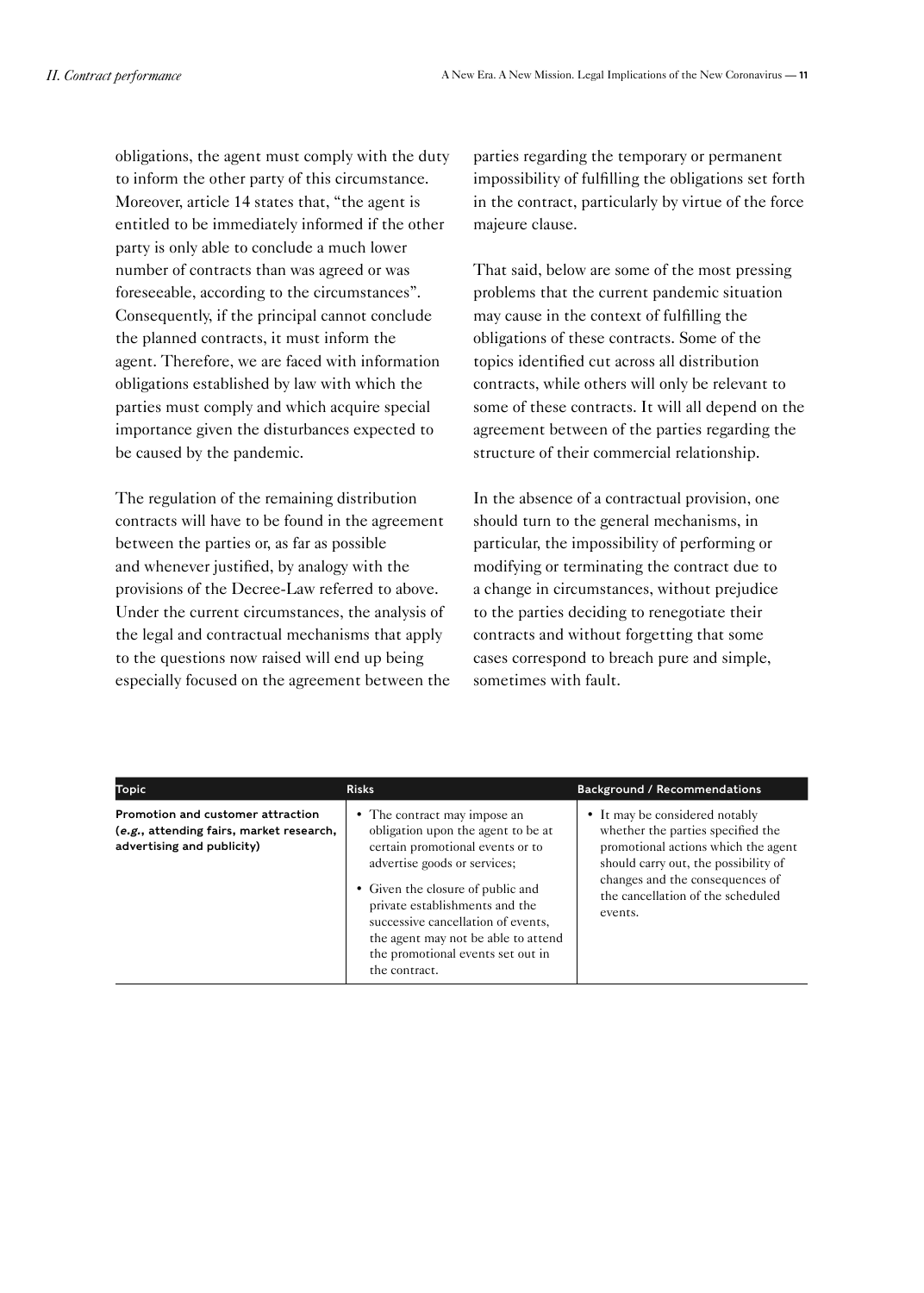| Topic                                                          | <b>Risks</b>                                                                                                                                                                                                                                                                                                                                     | <b>Background / Recommendations</b>                                                                                                                                                                                                                                                                                                                                                                                                                                                                                                   |
|----------------------------------------------------------------|--------------------------------------------------------------------------------------------------------------------------------------------------------------------------------------------------------------------------------------------------------------------------------------------------------------------------------------------------|---------------------------------------------------------------------------------------------------------------------------------------------------------------------------------------------------------------------------------------------------------------------------------------------------------------------------------------------------------------------------------------------------------------------------------------------------------------------------------------------------------------------------------------|
| <b>Meeting sales targets</b>                                   | • The distributor may be unable to<br>meet the sales targets set forth<br>in the contract due to, among<br>other reasons, the closure of the<br>establishment or<br>the absence of customers;                                                                                                                                                    | • The parties may have set sales<br>targets. It must be determined<br>whether these targets are fixed,<br>whether adjustment, rebalancing or<br>renegotiation mechanisms were set<br>out and how they may be applied;                                                                                                                                                                                                                                                                                                                 |
|                                                                | • Failure to meet the sales targets<br>below a certain threshold or for a<br>period of time typically gives one of<br>the parties the right to terminate<br>the contract, or to withdraw from<br>the distributor a possible exclusive<br>benefit, in which case it will be<br>necessary to ascertain the lawfulness<br>of exercising this right. | • It is also important to determine<br>the cause of failure to meet these<br>targets, distinguished according<br>to whether this is due to the<br>suspension or reduction of supply<br>from the producer or to the closure<br>of the establishment by legal<br>order or administrative act or to<br>a sharp reduction in customers.<br>This differentiation influences the<br>legal consequences, especially in<br>assessing the possibility of waiving<br>the performance of obligations and/<br>or the termination of the contract. |
| Acquisition of stocks under<br>commercial concession contracts | • The parties may have stipulated<br>an obligation for the concessionaire<br>to acquire a certain quantity of<br>products;<br>• The concessionaire may find it<br>impossible to buy the goods set out<br>in the contract;                                                                                                                        | • The parties may have set stock<br>purchase targets. It may be<br>considered whether these targets<br>are fixed, whether adjustment,<br>rebalancing or renegotiation<br>mechanisms were set out and how<br>they may be applied;                                                                                                                                                                                                                                                                                                      |
|                                                                | • The grantor may not have goods<br>available for acquisition by the<br>concessionaire.                                                                                                                                                                                                                                                          | • It may be considered whether the<br>impossibility at stake is temporary<br>or permanent.                                                                                                                                                                                                                                                                                                                                                                                                                                            |
| After-sales service                                            | • Besides the sale of products, the<br>distributor may be required to<br>provide after-sales services, such as<br>provision of information, repair of<br>defects or installation of products in<br>the place of use.                                                                                                                             | • The impossibility of performing<br>these services must be considered<br>notably in light of $(i)$ the<br>distribution contract; and $(n)$ the<br>contract entered into with the final<br>customer;                                                                                                                                                                                                                                                                                                                                  |
|                                                                |                                                                                                                                                                                                                                                                                                                                                  | • It is advised to check whether the<br>contracts set out how the after-sales<br>service should be provided, the<br>distributor's flexibility in carrying<br>out these services (e.g., teleworking)<br>and which alternative mechanisms<br>may be considered;                                                                                                                                                                                                                                                                         |
|                                                                |                                                                                                                                                                                                                                                                                                                                                  | • Temporary or permanent<br>impossibility to perform may be<br>applicable.                                                                                                                                                                                                                                                                                                                                                                                                                                                            |
| <b>Business opening hours</b>                                  | • In cases in which distributors carry<br>out their activity in a commercial<br>establishment (e.g., restaurants,<br>stores), they may be unable to<br>open the establishment (or do<br>so with restrictions), due to the<br>legal framework resulting from the<br>current pandemic.                                                             | • The contract may set the hours<br>(days and times) in which the<br>establishment is open to the public;                                                                                                                                                                                                                                                                                                                                                                                                                             |
|                                                                |                                                                                                                                                                                                                                                                                                                                                  | • One should confirm if the contract<br>provides for the temporary<br>closure of the establishment or<br>the possibility of changing or<br>renegotiating opening hours;                                                                                                                                                                                                                                                                                                                                                               |
|                                                                |                                                                                                                                                                                                                                                                                                                                                  | • Temporary or permanent<br>impossibility may be applicable.                                                                                                                                                                                                                                                                                                                                                                                                                                                                          |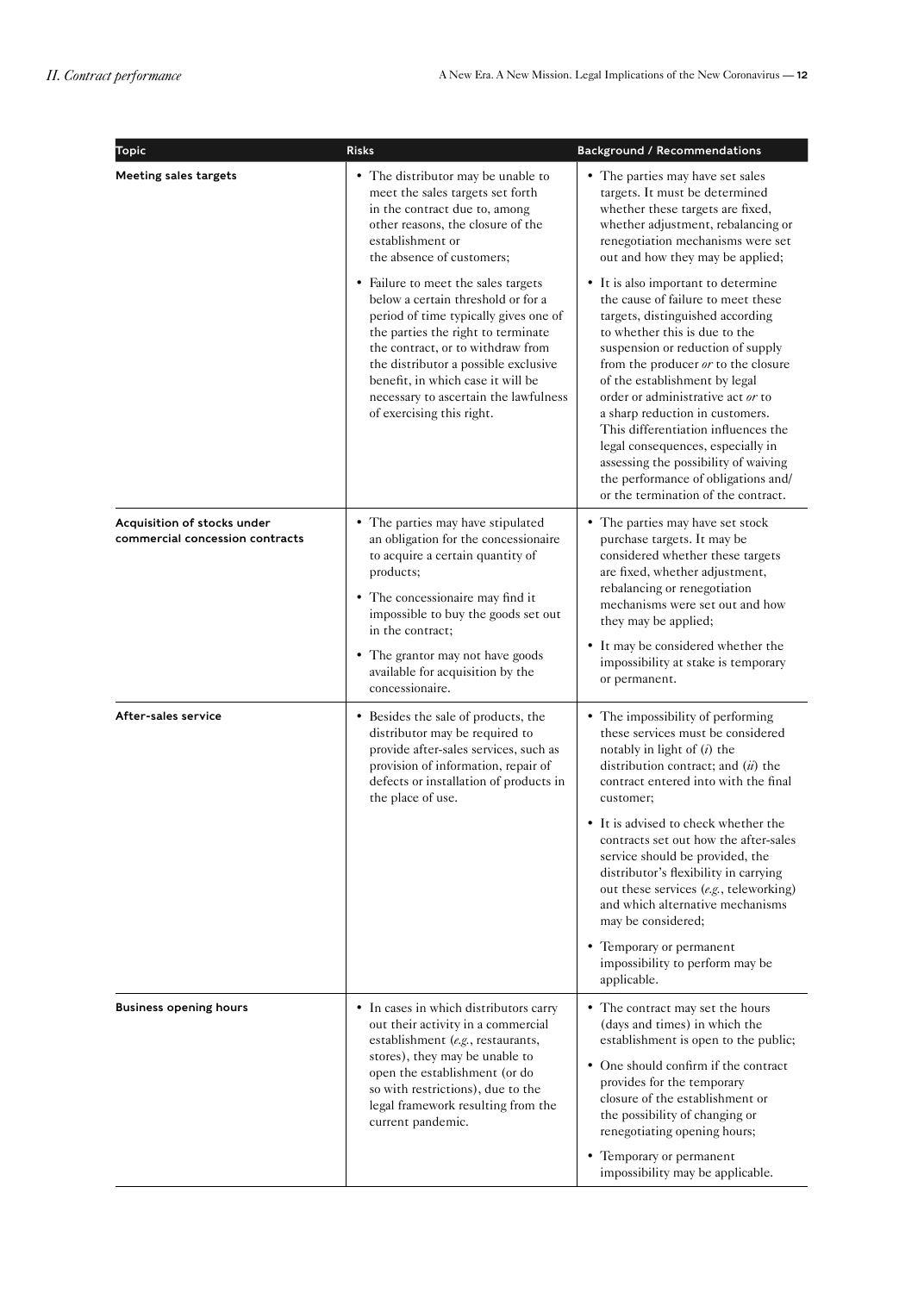#### <span id="page-12-0"></span>II.F. Transport contracts

The transport of people and goods is particularly affected by the difficulties in circulation, lack of access to loading warehouses and the closure of premises. It should be noted that the execution of transport contracts may be integrated into more or less complex distribution chains, involving the supply of products to various economic agents, from consumers to retailers and producers. Consequently, the current crisis may particularly hinder the circulation and cause delays in carrying out transport, affecting productive processes or causing goods to perish.

By entering into a transport contract one of the parties undertakes to transport people or things from one place to another in return for a fee. Transport contracts may vary in terms of the means used (*e.g.*, buses, motor vehicles, trains), the things transported (*e.g.*, people, animals, goods), to the routes used for the purpose (*e.g.*, road, sea, rail). The obligation to transport may be accompanied by accessory obligations (*e.g.*, protection, storage, refrigeration, loading and unloading).

These contracts are regulated by international instruments and by several sectoral legislation, establishing special regimes related to the disruption of the performance of obligations by the parties. Without intending to be exhaustive, the following legislation should be taken into account:

#### • Road transport of goods:

- [Decree-Law 239/2003](https://data.dre.pt/eli/dec-lei/239/2003/10/04/p/dre/pt/html): establishes the legal regime for domestic road transport of goods;
- [Decree-Law 41-A/2010](https://data.dre.pt/eli/dec-lei/41-a/2010/p/cons/20180611/pt/html): regulates land transport, both road and rail, of dangerous goods. It transposes Directive 2006/90/ EC, of the Commission, of 3 November, and Directive 2008/68/EC, of the European Parliament and of the Council, of 24 September, into Portuguese law;

#### • Road transport of passengers:

- [Decree-Law 251/98:](https://data.dre.pt/eli/dec-lei/251/1998/p/cons/20190111/pt/html) regulates taxi licensing and market access;
- [Law 45/2018](https://data.dre.pt/eli/lei/45/2018/08/10/p/dre/pt/html): legal regime for individual and paid passenger transport in unmarked vehicles via digital platforms;
- Rail transport of passengers and luggage:

[Decree-Law 58/2008:](https://data.dre.pt/eli/dec-lei/58/2008/p/cons/20181231/pt/html) Establishes the legal regime applicable to contracts for rail transport of passengers and luggage, portable packages, pets, bicycles and other goods;

#### • Maritime transport of goods:

[Decree-Law 352/86:](https://dre.pt/web/guest/pesquisa/-/search/222249/details/normal?q=Decreto-Lei+n.%C2%BA%20352%2F86) Establishes provisions for the reformulation of maritime law;

#### • Maritime transport of people:

[Decree-Law 349/86:](https://dre.pt/web/guest/pesquisa/-/search/222269/details/normal?q=Decreto-Lei+n.%C2%BA%20349%2F86) Establishes rules about contracts for transport of passengers by sea;

The topics mentioned below essentially focus on the problems caused by the current pandemic for road transport: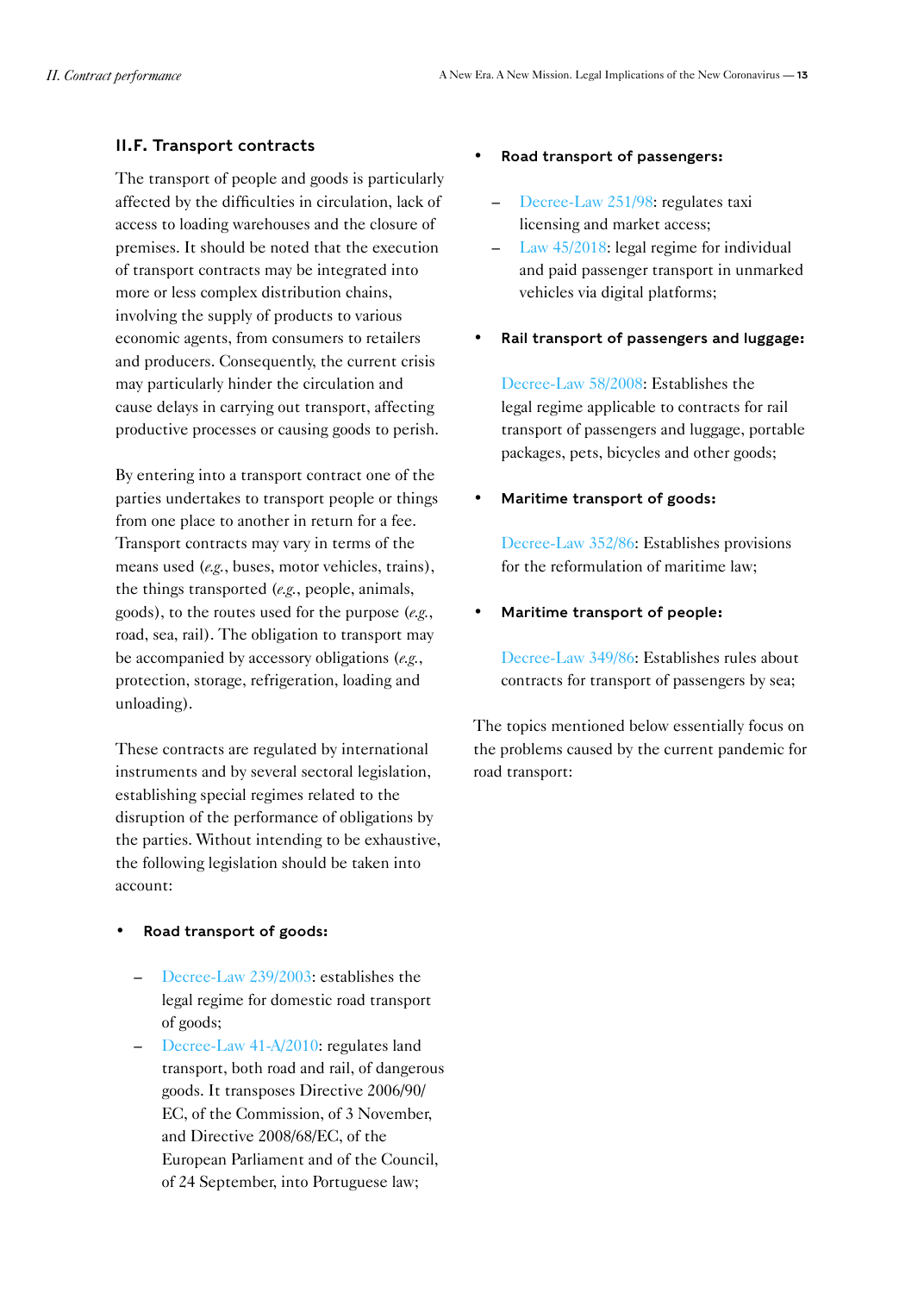<span id="page-13-0"></span>

| <b>Topic</b>                                             | <b>Risks</b>                                                                                                                                                                                              | <b>Background / Recommendations</b>                                                                                                                                                                                                                                                            |
|----------------------------------------------------------|-----------------------------------------------------------------------------------------------------------------------------------------------------------------------------------------------------------|------------------------------------------------------------------------------------------------------------------------------------------------------------------------------------------------------------------------------------------------------------------------------------------------|
| Delays in carrying out road transport                    | • The haulier which transports goods<br>by road may be unable to deliver<br>those goods within the agreed<br>deadline;<br>• The haulier may be held liable for<br>the total or partial loss of the goods. | • There is a delay in the delivery<br>when the goods are not delivered<br>to the consignee within the agreed<br>period or, if no period was defined,<br>within seven days following<br>acceptance of the goods by the<br>haulier;                                                              |
|                                                          |                                                                                                                                                                                                           | • When the goods are not delivered<br>within seven days following the<br>agreed deadline or, if no deadline<br>was determined, within fifteen days<br>following acceptance of the goods<br>by the haulier, it is considered a<br>total loss;                                                   |
|                                                          |                                                                                                                                                                                                           | • The haulier's liability should be<br>considered to be excluded if the<br>delay is due to unforeseeable<br>circumstances or force majeure<br>established in the general regime.                                                                                                               |
| Impediments to carrying out road<br>transport            | • The haulier which transports goods<br>by road may be unable to deliver<br>those goods within the agreed<br>deadline;<br>• The haulier may be held liable for<br>the total or partial loss of the goods. | • The haulier must request<br>instructions from the consignor or, if<br>agreed, from the consignee;<br>• The general regime applicable<br>to road transport establishes the<br>exclusion of the haulier's liability<br>if the delay is due to unforeseeable<br>circumstances or force majeure. |
| Perishing of goods within the scope of<br>road transport | • Goods may perish due to delays in<br>carrying out their transport.                                                                                                                                      | • The haulier should consider taking<br>measures to conserve the goods;<br>• The possibility of the haulier selling<br>the goods should be considered.                                                                                                                                         |

#### <span id="page-13-1"></span>II.G.Late payments

Performance of commercial contracts typically involves the payment of consideration for a good or service. In view of the effects of the pandemic on the economy and the difficulties suffered by economic agents in fulfilling obligations, payment obligations may be subject to delays, exacerbating the economic and financial effects caused by current circumstances and causing a contagion effect on companies and the economy in general.

At this time, given the lack of special legislation which sets forth a more flexible regime following the pandemic, the provisions of [Decree-Law](https://data.dre.pt/eli/dec-lei/62/2013/05/10/p/dre/pt/html)  [62/2013](https://data.dre.pt/eli/dec-lei/62/2013/05/10/p/dre/pt/html) continue to be particularly important. Under this regime, a (*i*) "late payment" is understood as "any failure to pay the amount due within the contractual or legal deadline, provided the creditor has fulfilled its obligations, unless the delay cannot be assigned to the debtor"; and (*ii*) "commercial transaction" is "any transaction between companies or between companies and public entities for the supply of goods or services in exchange for remuneration"(3). Contracts entered into with consumers and civil liability compensation payments, including those made by insurance companies, among others, are excluded from this regime<sup>(4)</sup>.

Article 3 (a) and article 3 (b) of Decree-Law 62/2013.

<sup>(4)</sup> Article 2 of Decree-Law 62/2013.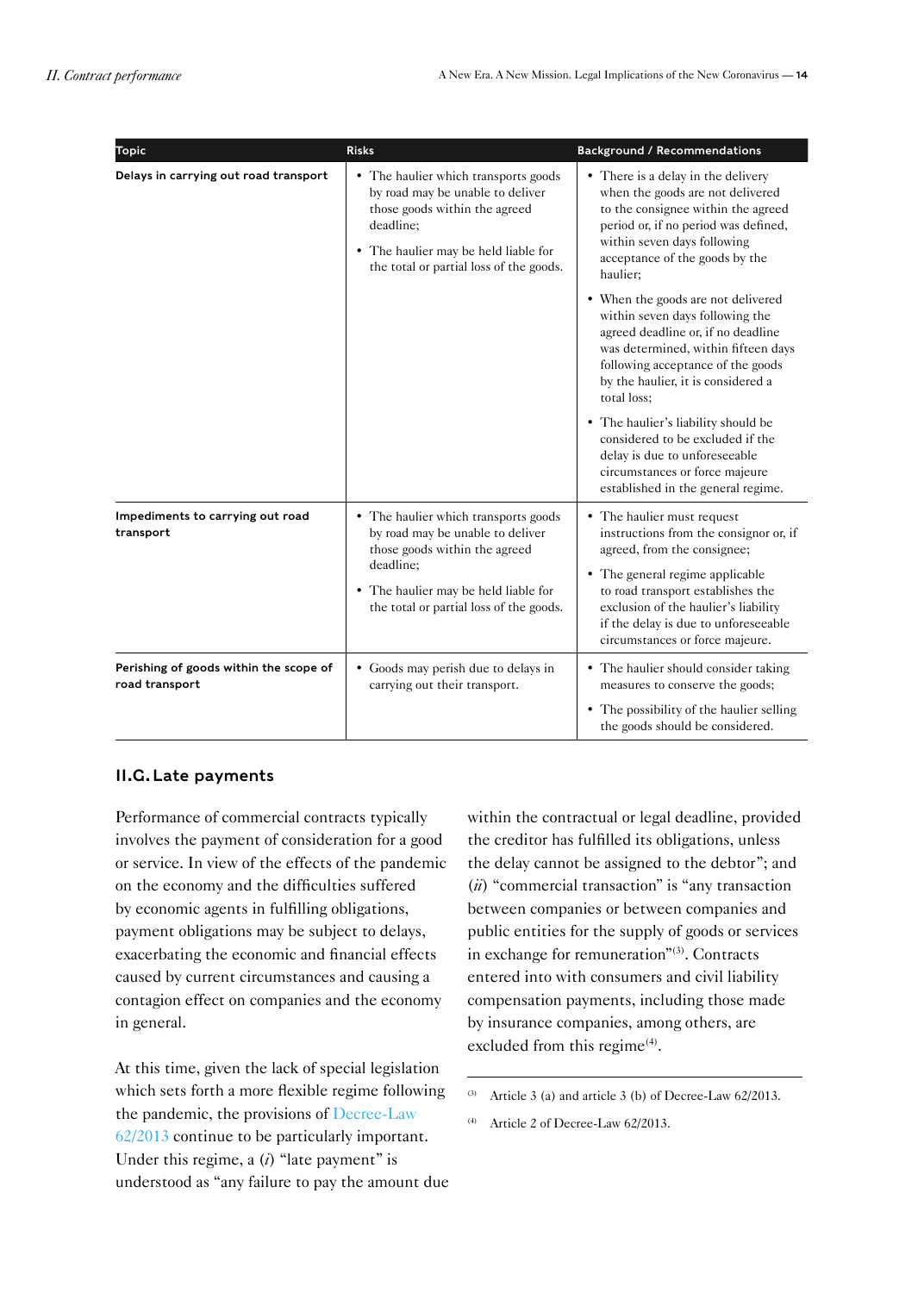The legal framework, however, is not limited to the above. Besides recourse to the general mechanisms laid down in the Civil Code, if applicable, one must now also consider the measures resulting from Decree-Law 10-J/2020. Indeed, taking into account that companies' liquidity and cash-flow management often depend on obtaining loans, the legal framework applicable to the performance of obligations – if the debtor can be considered a beneficiary and if the transaction is covered by this regime – should be considered jointly with the exceptional measures set forth in Decree-Law 10-J/2020, in particular, the prohibition of revocation, in whole or in part, of credit lines and loans, for the sums under contract, as well as the possibility of suspending payments<sup>(5)</sup>. It should be noted

that this regime will remain in force for a limited time and depends on meeting conditions related with the loan and to the debtor specifically. It is equally important to keep in mind that the provisions of this regime require rigorous interpretation, since it concerns to monetary obligations and establishes more protection for the debtor than what would result from the general law.

Some additional aspects may be considered, without prejudice to others and to an analysis of the specific case, and without prejudice to the cases to which Decree-Law 10-J/2020, referred to immediately above, is applicable:

Article 4 of Decree-Law 10-J/2020. For further information, see [chapter VII](https://www.mlgts.pt/xms/files/COVID-19/EN/Contratos_e_garantias_bancarias.pdf) Contracts and Bank Guarantees.

| <b>Topic</b>                                                                                                     | <b>Risks</b>                                                                                                                                                                       | <b>Background / Recommendations</b>                                                                                                                                                                                                                                                                                                                                                                                                                                            |
|------------------------------------------------------------------------------------------------------------------|------------------------------------------------------------------------------------------------------------------------------------------------------------------------------------|--------------------------------------------------------------------------------------------------------------------------------------------------------------------------------------------------------------------------------------------------------------------------------------------------------------------------------------------------------------------------------------------------------------------------------------------------------------------------------|
| Notice for payment                                                                                               | • Determination of the moment when<br>the payment obligation falls due;<br>• Notice for the debtor to perform<br>payment.                                                          | • In the event of late payment, the<br>creditor is entitled to interest.<br>without need for a legal notification,<br>to be counted from the date it falls<br>due, or from the end of the payment<br>deadline, set forth in the contract;<br>• If the contract does not envisage the<br>date or deadline for payment, the<br>deadlines set forth in Decree-Law<br>62/2013 (e.g., 30 days counted<br>from the date on which debtor has<br>received the invoice) are applicable. |
| Applicable interest rate                                                                                         | • Existence of a contractual provision<br>for determining the interest rate<br>applicable to the late payment.                                                                     | • The interest applicable to<br>late payments on commercial<br>transactions between companies<br>are those set out in the Commercial<br>$Code(6)$ or those agreed between the<br>parties.                                                                                                                                                                                                                                                                                      |
| Contractual clauses related with the<br>payment of interest, maturity date of<br>obligations or payment deadline | • The contract excludes payment of<br>interest or compensation for costs of<br>collecting the debt;<br>• The existence of a clause excluding<br>or limiting liability for default. | • Clauses or commercial practices<br>such as those described may be<br>deemed forbidden. The possibility<br>of arguing the nullity of such clauses<br>must be analysed on a case-by-case<br>basis.                                                                                                                                                                                                                                                                             |

<sup>(6)</sup> If the parties have not set an interest rate, the supplementary interest rate by joint ordinance of the Ministers of Justice and Finance in relation to the credits held by commercial, individual or corporate companies (cf. article 102 (3) of the Commercial Code) should be considered. The interest rates applicable to default late payment in force in the first half of 2020 are envisaged under Notice 1568/2020 of the Directorate-General for the Treasury and Finance.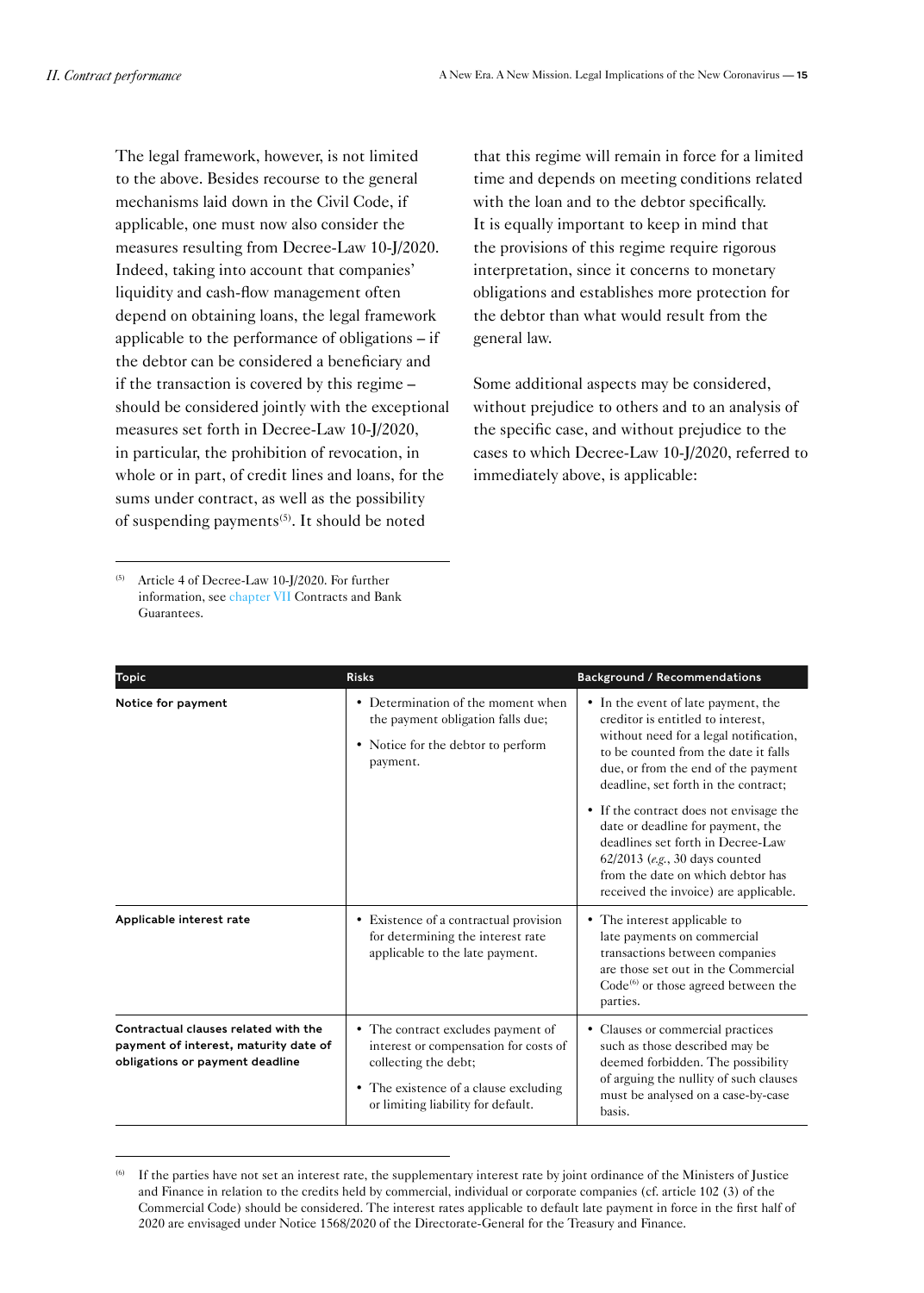## AUTHORS



[Catarina](https://www.mlgts.pt/en/people/partners/Catarina-Monteiro-Pires/104/)  [Monteiro Pires](https://www.mlgts.pt/en/people/partners/Catarina-Monteiro-Pires/104/) [Partner](https://www.mlgts.pt/en/people/partners/Catarina-Monteiro-Pires/104/)



[Diogo Costa Seixas](https://www.mlgts.pt/en/people/associates/Diogo-Costa-Seixas/4223/) [Associate](https://www.mlgts.pt/en/people/associates/Diogo-Costa-Seixas/4223/)